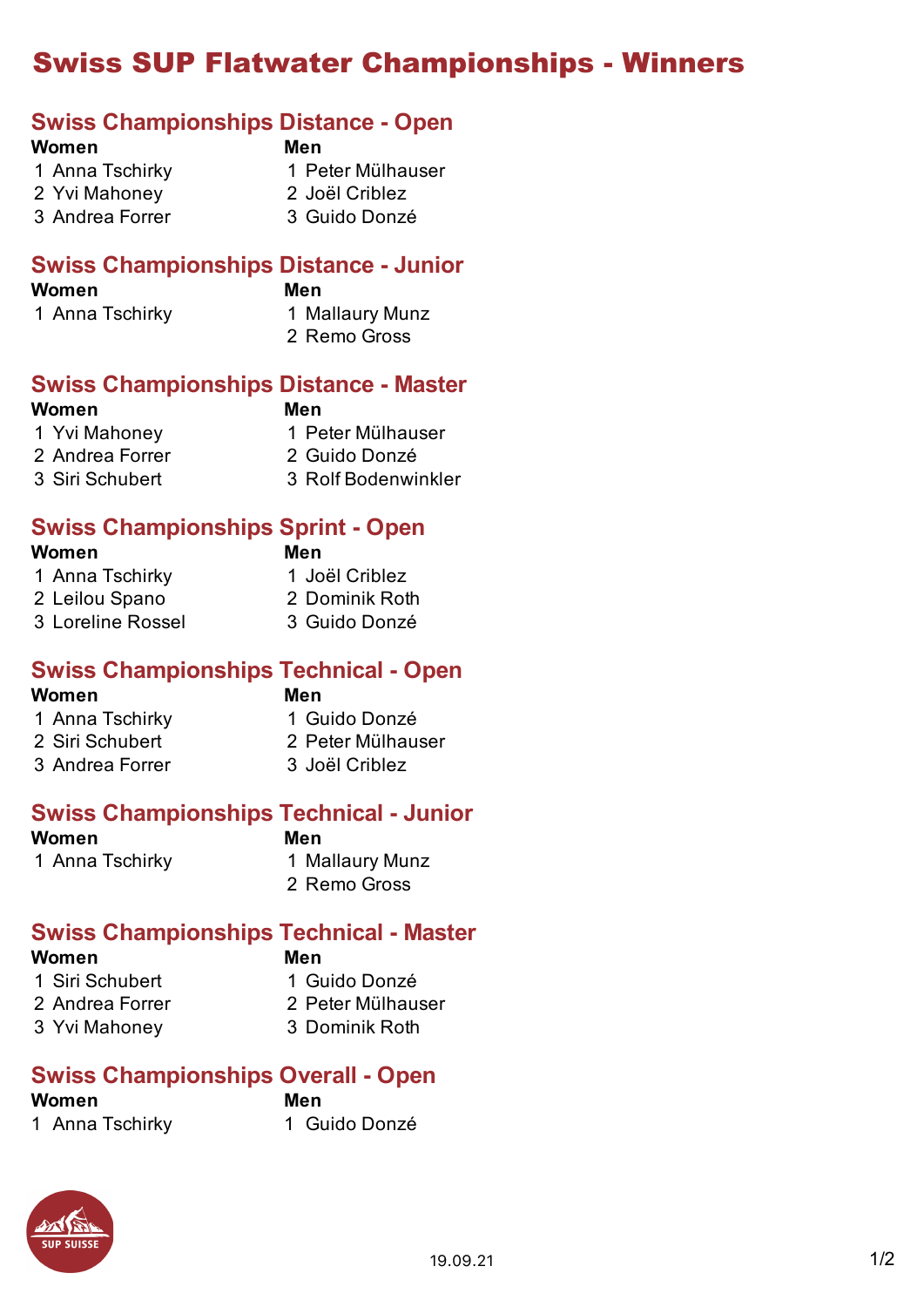## **Swiss Championships Overall - Master**

#### **Women Men**

- 1 Andrea Forrer 1 Guido Donzé
- 

### **Short Distance**

#### **Women Men**

- 1 Anja Aubert 1 Sven Immoos
- 2 Stella Hilderman 2 Huber Roland
- 3 Karoline Gross 3 Jerome Weder

### **Junior (u16)**

- **Girls Boys**
- 1 Carmen Gross 1 James Aubert
- 2 Leonie Walter 2 Damian Heuss

### **Kids (u12)**

- 1 Nina Roth
- 2 Dominik Siegle
- 3 Ella Mahony



3 Leon Rosenbert

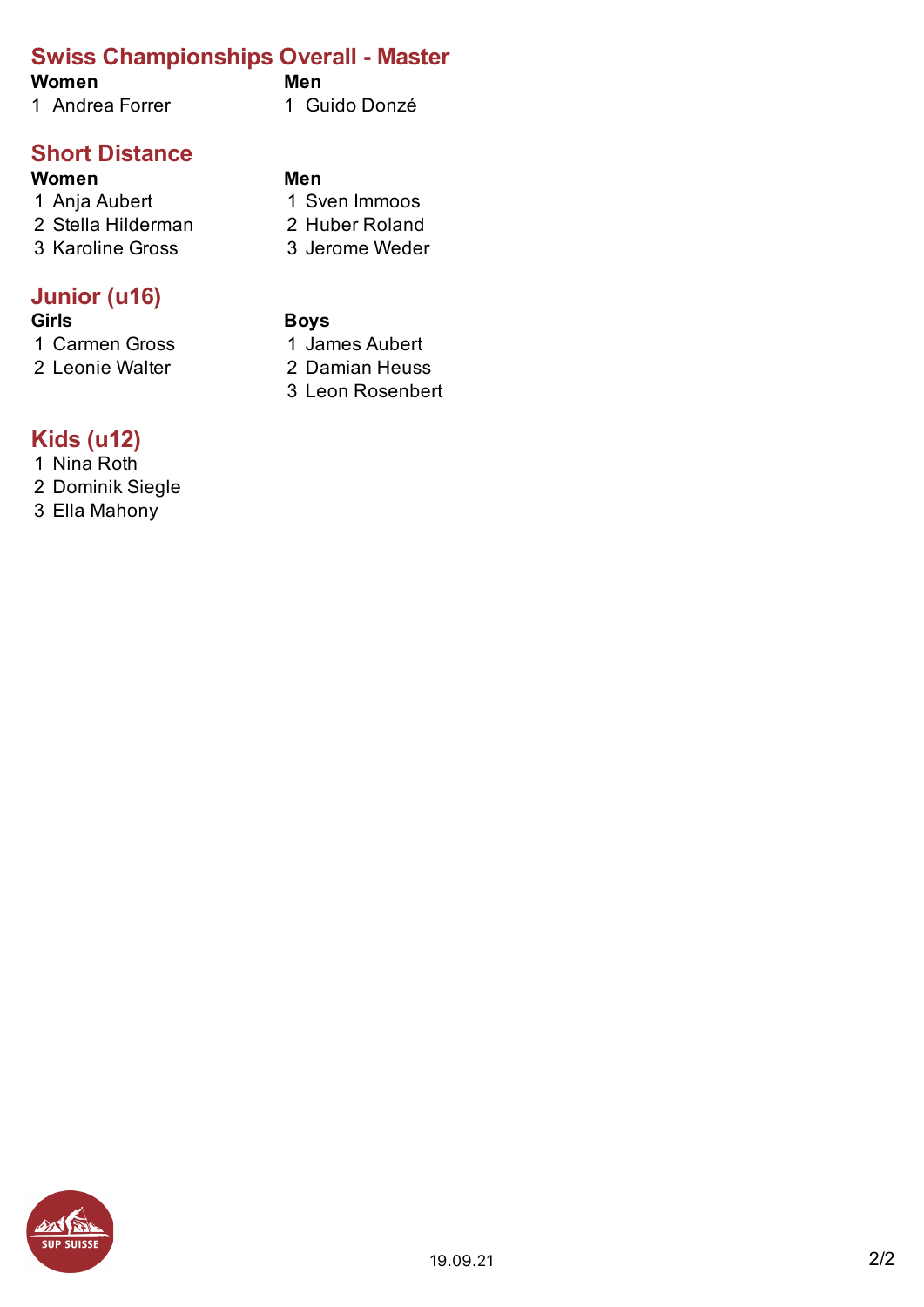# Swiss SUP Flatwater Championships - Distance Race

## **Open - Women**

|                 | <b>Name</b>            | <b>Club</b>           | <b>Board</b> | <b>Time</b> | <b>Difference</b> |
|-----------------|------------------------|-----------------------|--------------|-------------|-------------------|
| $\mathbf 1$     | Anna Tschirky          |                       | Fanatic      | 1:21:21.3   | ۰                 |
| 2 <sup>1</sup>  | <b>Yvi Mahoney</b>     | Paddle Club Zürisee   | Infinity     | 1:24:20.6   | $+2:59.3$         |
| 3               | Andrea Forrer          |                       |              | 1:24:22.3   | $+3:01.0$         |
| 4               | Siri Schubert          |                       | <b>SIC</b>   | 1:26:35.1   | $+5:13.8$         |
| 5               | <b>Loreline Rossel</b> | The Paddle Club       | Fanatic      | 1:27:32.0   | $+6:10.7$         |
| 6               | Mareike Muny           | Paddle Club Zürich    | Fanatic      | 1:27:46.9   | $+6:25.6$         |
| $7\overline{ }$ | Anna Indergand         | Paddle Club Zürisee   | Fanatic      | 1:28:17.4   | $+6:56.1$         |
| 8               | Nicole Angéloz         | <b>SupSpirit Sion</b> | Sunova       | 1:30:04.4   | $+8:43.1$         |
| 9               | <b>Edith Teulade</b>   |                       |              | 1:30:30.9   | $+9:09.6$         |
|                 | 10 Melina Zimmerli     | Paddle Club Zürichsee |              | 1:33:20.0   | $+11:58.7$        |
|                 | 11 Leilou Spano        |                       | Indiana      | 1:33:30.0   | $+12:08.7$        |
|                 | 12 Anita Irniger       | Greifensee Dragons    | <b>Naish</b> | 1:35:17.0   | $+13:55.7$        |

## **Open - Men**

|                       | <b>Name</b>              | Club                           | <b>Board</b> | Time       | <b>Difference</b> |
|-----------------------|--------------------------|--------------------------------|--------------|------------|-------------------|
| 1                     | Peter Mülhauser          |                                | X-Bionic     | 1:15:44.6  |                   |
| $\mathbf{2}^{\prime}$ | Joël Simon Criblez       | Pipeline Sports Biel/Bienne    | Lightcorp    | 1:15:47.1  | $+0:02.5$         |
| 3                     | Guido Donzé              | Honu SUP Thun                  | Lightcorp    | 1:16:11.6  | $+0:27.0$         |
| 4                     | Hicham Laïmina           |                                |              | 1:20:03.3  | $+4:18.7$         |
| 5                     | <b>Rolf Bodenwinkler</b> |                                | Fanatic      | 1:20:25.3  | $+4:40.7$         |
| 6                     | <b>Patrik Rohner</b>     | ASVZ Surfing                   | Fanatic      | 1:20:31.7  | $+4:47.1$         |
| $\mathbf{7}$          | Bertrand Evéquoz         | <b>SupSpirit Sion</b>          | Starboard    | 1:20:39.6  | $+4:55.0$         |
| 8                     | Dominik Roth             | Paddle Club Zürisee            |              | 1:21:17.9  | $+5:33.3$         |
| 9                     | <b>Adrian Cahenzli</b>   | Greifensee Dragons             | Indiana      | 1:21:38.2  | $+5:53.6$         |
|                       | 10 Mark Klemanovits      |                                | Starboard    | 1:23:40.5  | $+7:55.9$         |
|                       | 11 Kurt Bodenwinkler     |                                |              | 1:23:51.6  | $+8:07.0$         |
|                       | 12 Mark Kruisheer        |                                | Starboard    | 1:24:26.4  | $+8:41.8$         |
|                       | 13 Sandro Krenger        | Honu SUP                       | Indiana      | 1:24:42.5  | $+8:57.9$         |
|                       | 14 Matthias Leese        | SUPSWISS / Paddle Club Zürisee | Starboard    | 1:29:40.0  | $+13:55.4$        |
|                       | 15 Martin Lenggenhager   |                                | Indiana      | 1:31:04.4  | $+15:19.8$        |
|                       | 16 Mallaury Munz         |                                | <b>SIC</b>   | 1:33:58.4  | $+18:13.8$        |
|                       | 17 Remo Gross            |                                | <b>Naish</b> | 1:39:35.4  | $+23:50.8$        |
|                       | <b>Alain Luck</b>        | Paddleclub Zürisee             | Fanatic      | <b>DNF</b> |                   |
|                       | <b>Andi Saurer</b>       | Greifensee Dragons             | <b>Naish</b> | <b>DNF</b> |                   |

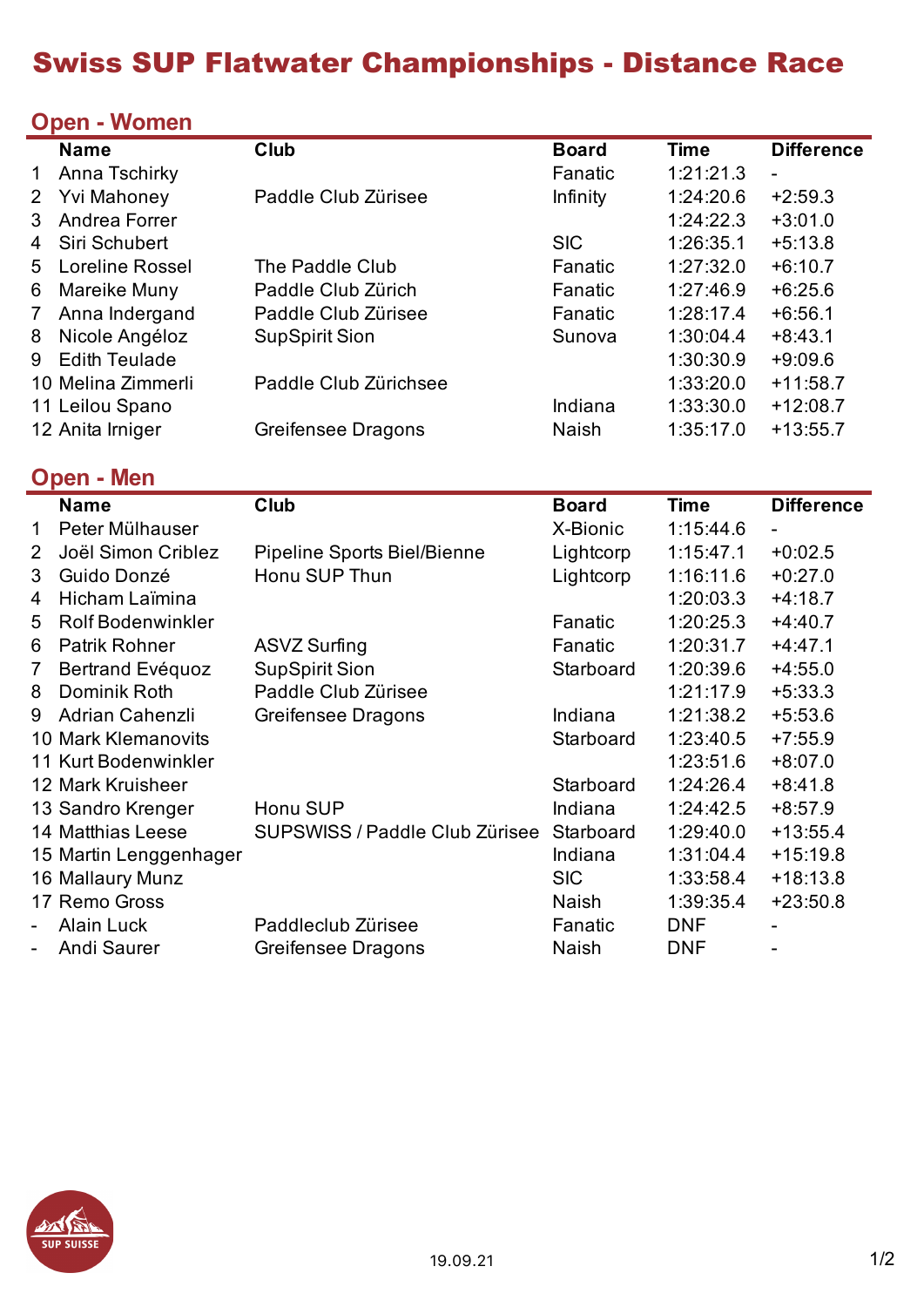|                | <b>Junior - Women</b>    |                           |              |             |                   |  |  |
|----------------|--------------------------|---------------------------|--------------|-------------|-------------------|--|--|
|                | <b>Name</b>              | Club                      | <b>Board</b> | <b>Time</b> | <b>Difference</b> |  |  |
| 1              | Anna Tschirky            |                           | Fanatic      | 1:21:21.3   |                   |  |  |
|                |                          |                           |              |             |                   |  |  |
|                | <b>Junior Men</b>        |                           |              |             |                   |  |  |
|                | <b>Name</b>              | Club                      | <b>Board</b> | <b>Time</b> | <b>Difference</b> |  |  |
| 1              | <b>Mallaury Munz</b>     |                           | <b>SIC</b>   | 1:33:58.4   |                   |  |  |
| 2              | <b>Remo Gross</b>        |                           | <b>Naish</b> | 1:39:35.4   | $+5:37.0$         |  |  |
|                | <b>Master - Women</b>    |                           |              |             |                   |  |  |
|                | <b>Name</b>              | <b>Club</b>               | <b>Board</b> | <b>Time</b> | <b>Difference</b> |  |  |
| 1              | <b>Yvi Mahoney</b>       | Paddle Club Zürisee       | Infinity     | 1:24:20.6   |                   |  |  |
| 2              | Andrea Forrer            |                           |              | 1:24:22.3   | $+0:01.7$         |  |  |
| 3              | Siri Schubert            |                           | <b>SIC</b>   | 1:26:35.1   | $+2:14.5$         |  |  |
| 4              | <b>Edith Teulade</b>     |                           |              | 1:30:30.9   | $+6:10.3$         |  |  |
| 5              | Anita Irniger            | <b>Greifensee Dragons</b> | <b>Naish</b> | 1:35:17.0   | $+10:56.4$        |  |  |
|                | <b>Master - Men</b>      |                           |              |             |                   |  |  |
|                | <b>Name</b>              | <b>Club</b>               | <b>Board</b> | <b>Time</b> | <b>Difference</b> |  |  |
| 1              | Peter Mülhauser          |                           | X-Bionic     | 1:15:44.6   |                   |  |  |
| $\overline{2}$ | Guido Donzé              | Honu SUP Thun             | Lightcorp    | 1:16:11.6   | $+0:27.0$         |  |  |
| 3              | <b>Rolf Bodenwinkler</b> |                           | Fanatic      | 1:20:25.3   | $+4:40.7$         |  |  |
| 4              | <b>Bertrand Evéquoz</b>  | <b>SupSpirit Sion</b>     | Starboard    | 1:20:39.6   | $+4:55.0$         |  |  |
| 5              | Dominik Roth             | Paddle Club Zürisee       |              | 1:21:17.9   | $+5:33.3$         |  |  |
| 6              | Adrian Cahenzli          | <b>Greifensee Dragons</b> | Indiana      | 1:21:38.2   | $+5:53.6$         |  |  |
| 7              | <b>Mark Klemanovits</b>  |                           | Starboard    | 1:23:40.5   | $+7:55.9$         |  |  |
| 8              | <b>Kurt Bodenwinkler</b> |                           |              | 1:23:51.6   | $+8:07.0$         |  |  |
| 9              | <b>Mark Kruisheer</b>    |                           | Starboard    | 1:24:26.4   | $+8:41.8$         |  |  |
|                | 10 Martin Lenggenhager   |                           | Indiana      | 1:31:04.4   | $+15:19.8$        |  |  |

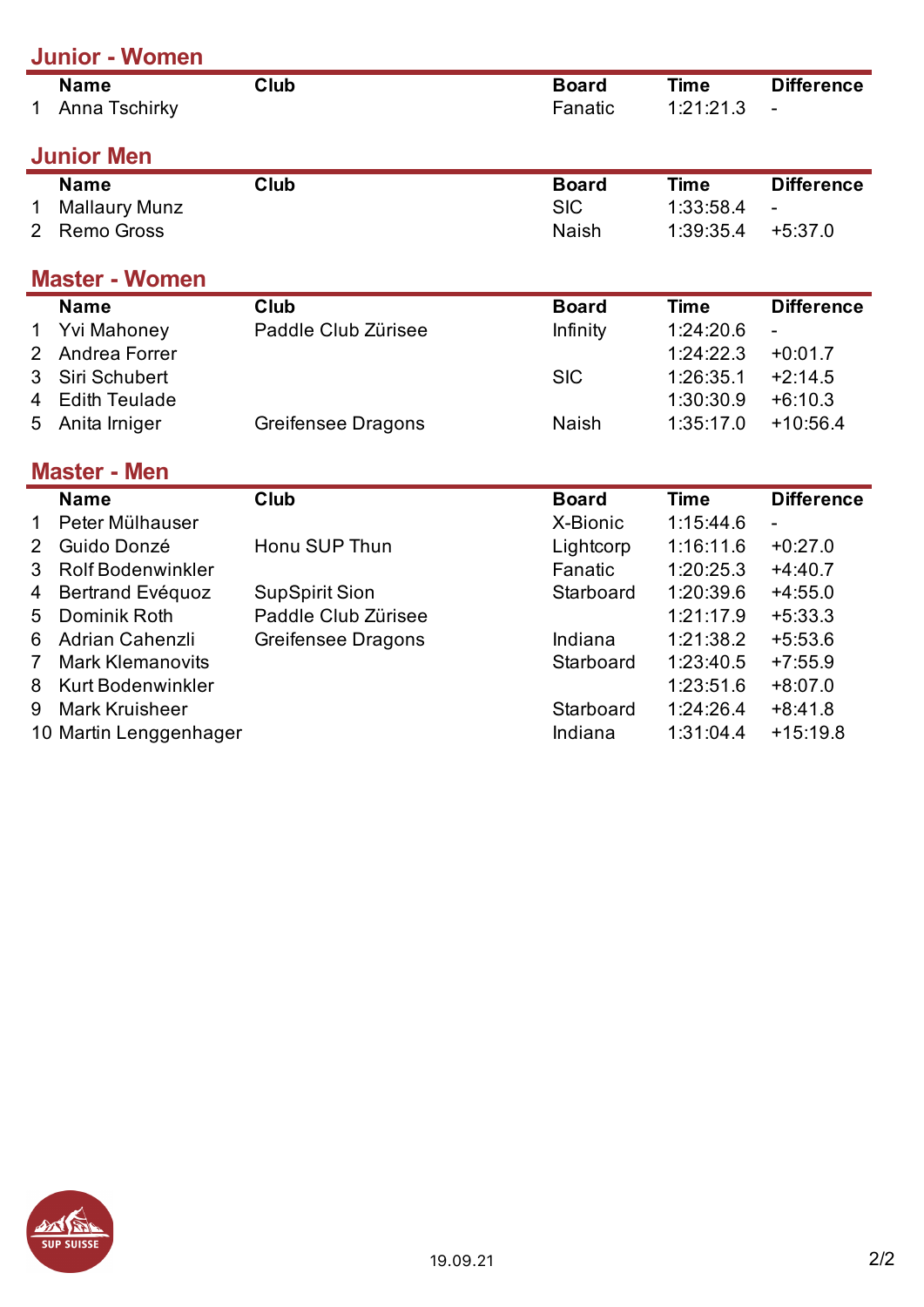# Swiss SUP Flatwater Championships - Technical

# **Swiss Championships Open - Women**

|                 | <b>Name</b>                               | Club                        | <b>Board</b>    | <b>Time</b> | <b>Difference</b> |
|-----------------|-------------------------------------------|-----------------------------|-----------------|-------------|-------------------|
| 1               | Anna Tschirky                             |                             | Fanatic         | 45:28.1     |                   |
| 2               | Siri Schubert                             |                             | <b>SIC</b>      | 49:26.8     |                   |
| 3               | Andrea Forrer                             |                             |                 | 50:28.7     |                   |
| 4               | <b>Yvi Mahoney</b>                        | Paddle Club Zürisee         | <b>Infinity</b> | 50:43.7     |                   |
| 5               | <b>Loreline Rossel</b>                    | The Paddle Club             | Fanatic         | 51:35.2     |                   |
| 6               | Nicole Angéloz                            | <b>SupSpirit Sion</b>       | Sunova          | 52:06.4     |                   |
| $\overline{7}$  | Mareike Muny                              | Paddle Club Zürisee         | Fanatic         | 52:33.6     |                   |
| 8               | <b>Edith Teulade</b>                      |                             |                 | 53:53.7     |                   |
| 9               | Leilou Spano                              |                             | Indiana         | 57:36.9     |                   |
|                 | 10 Anita Irniger                          | <b>Greifensee Dragons</b>   | <b>Naish</b>    | 58:01.1     |                   |
|                 | <b>Swiss Championships Open - Men</b>     |                             |                 |             |                   |
|                 | <b>Name</b>                               | <b>Club</b>                 | <b>Board</b>    | <b>Time</b> | <b>Difference</b> |
| 1               | Guido Donzé                               | Honu SUP Thun               | Lightcorp       | 45:05.4     | Master            |
| $\overline{2}$  | Peter Mülhauser                           |                             | Starboard       | 45:13.7     | Master            |
| 3               | Joël Criblez                              | <b>Pipeline Sports Biel</b> | Lightcorp       | 45:32.9     | Open              |
| 4               | Hicham Laïmina                            |                             |                 | 46:40.3     | Open              |
| 5               | <b>Patrik Rohner</b>                      | <b>ASVZ Surfing</b>         | Fanatic         | 47:04.9     | Open              |
| 6               | Dominik Roth                              | Paddle Club Zürisee         | Fanatic         | 48:33.4     | Master            |
| $\overline{7}$  | <b>Rolf Bodenwinkler</b>                  |                             | Fanatic         | 48:34.1     | Master            |
| 8               | <b>Kurt Bodenwinkler</b>                  |                             |                 | 48:34.7     | <b>Master</b>     |
| 9               | Bertrand Evéquoz                          | <b>SupSpirit Sion</b>       | Starboard       | 48:44.8     | Master            |
| 10 <sup>°</sup> | <b>Mark Kruisheer</b>                     |                             | Starboard       | 50:09.9     | Master            |
| 11              | Sandro Krenger                            | Honu SUP Thun               | Indiana         | 51:19.5     | Open              |
| 12              | <b>Matthias Leese</b>                     | Paddle Club Zürisee         | Starboard       | 51:33.6     | Open              |
| 13              | <b>Mark Klemanovits</b>                   |                             | Starboard       | 52:23.3     | Master            |
|                 | 14 Adrian Cahenzli                        | Greifensee Dragons          | Indiana         | 52:42.6     | Master            |
|                 | 15 Mallaury Munz                          |                             | <b>SIC</b>      | 54:55.9     | Junior            |
|                 | 16 Martin Lenggenhager                    |                             | Indiana         | 56:11.6     | Master            |
|                 | 17 Remo Gross                             | <b>Greifensee Dragons</b>   | <b>Naish</b>    | 1:04:12.6   | Junior            |
|                 |                                           |                             |                 |             |                   |
|                 | <b>Swiss Championships Junior - Girls</b> |                             |                 |             |                   |
|                 | <b>Name</b>                               | Club                        | <b>Board</b>    | <b>Time</b> | <b>Difference</b> |
| 1               | Anna Tschirky                             |                             | Fanatic         | 45:28.1     |                   |
|                 | <b>Swiss Championships Junior - Boys</b>  |                             |                 |             |                   |
|                 | <b>Name</b>                               | Club                        | <b>Board</b>    | <b>Time</b> | <b>Difference</b> |
| 1               | <b>Mallaury Munz</b>                      |                             | <b>SIC</b>      | 54:55.9     | Junior            |
| 2               | <b>Remo Gross</b>                         | <b>Greifensee Dragons</b>   | Naish           | 1:04:12.6   | Junior            |
|                 |                                           |                             |                 |             |                   |

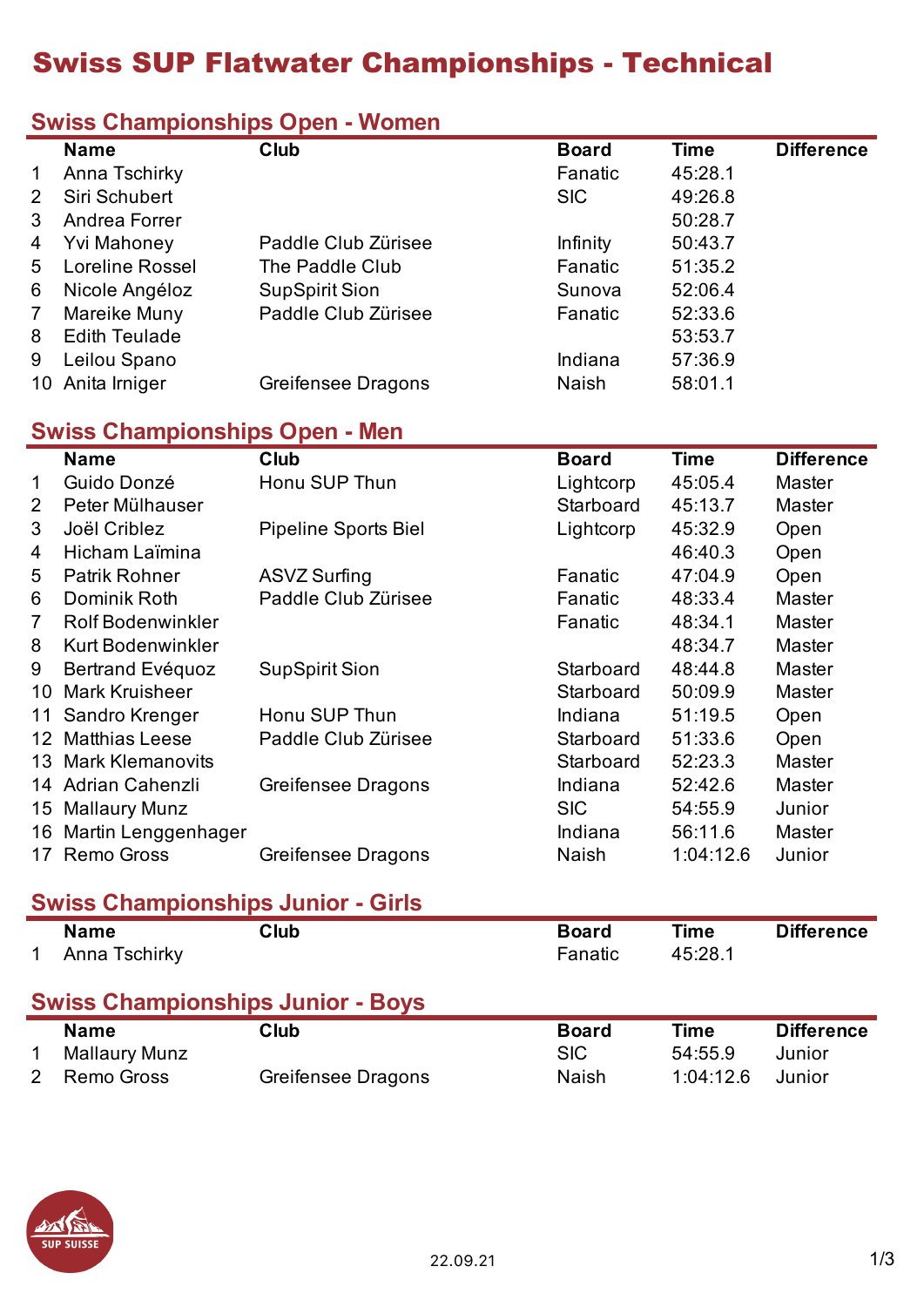# **Swiss Championships Master - Women**

|              | <b>Name</b>     | Club                | <b>Board</b> | <b>Time</b> | <b>Difference</b> |
|--------------|-----------------|---------------------|--------------|-------------|-------------------|
|              | Siri Schubert   |                     | <b>SIC</b>   | 49:26.8     |                   |
| $\mathbf{2}$ | Andrea Forrer   |                     |              | 50:28.7     |                   |
|              | 3 Yvi Mahoney   | Paddle Club Zürisee | Infinity     | 50:43.7     |                   |
|              | 4 Edith Teulade |                     |              | 53:53.7     |                   |
|              | 5 Anita Irniger | Greifensee Dragons  | <b>Naish</b> | 58:01.1     |                   |

#### **Swiss Championships Master - Men**

|    | <b>Name</b>              | Club                  | <b>Board</b> | <b>Time</b> | <b>Difference</b> |
|----|--------------------------|-----------------------|--------------|-------------|-------------------|
| 1  | Guido Donzé              | Honu SUP Thun         | Lightcorp    | 45:05.4     | <b>Master</b>     |
| 2  | Peter Mülhauser          |                       | Starboard    | 45:13.7     | <b>Master</b>     |
| 3  | Dominik Roth             | Paddle Club Zürisee   | Fanatic      | 48:33.4     | <b>Master</b>     |
| 4  | <b>Rolf Bodenwinkler</b> |                       | Fanatic      | 48:34.1     | <b>Master</b>     |
| 5. | <b>Kurt Bodenwinkler</b> |                       |              | 48:34.7     | <b>Master</b>     |
| 6  | Bertrand Evéquoz         | <b>SupSpirit Sion</b> | Starboard    | 48:44.8     | <b>Master</b>     |
| 7  | <b>Mark Kruisheer</b>    |                       | Starboard    | 50:09.9     | <b>Master</b>     |
| 8  | <b>Mark Klemanovits</b>  |                       | Starboard    | 52:23.3     | <b>Master</b>     |
| 9  | Adrian Cahenzli          | Greifensee Dragons    | Indiana      | 52:42.6     | <b>Master</b>     |
| 10 | Martin Lenggenhager      |                       | Indiana      | 56:11.6     | <b>Master</b>     |

## **Kids**

- Nina Roth
- Dominik Siegle
- Ella Mahony
- Jeremy Grossmann
- Joris Lütscher
- Elvis
- Adrian Köller
- Nico Curiger
- Malina Curiger
- Alina Siegle
- Erin Reid
- Ilena
- Salla Hottinger
- Sandro Hottinger